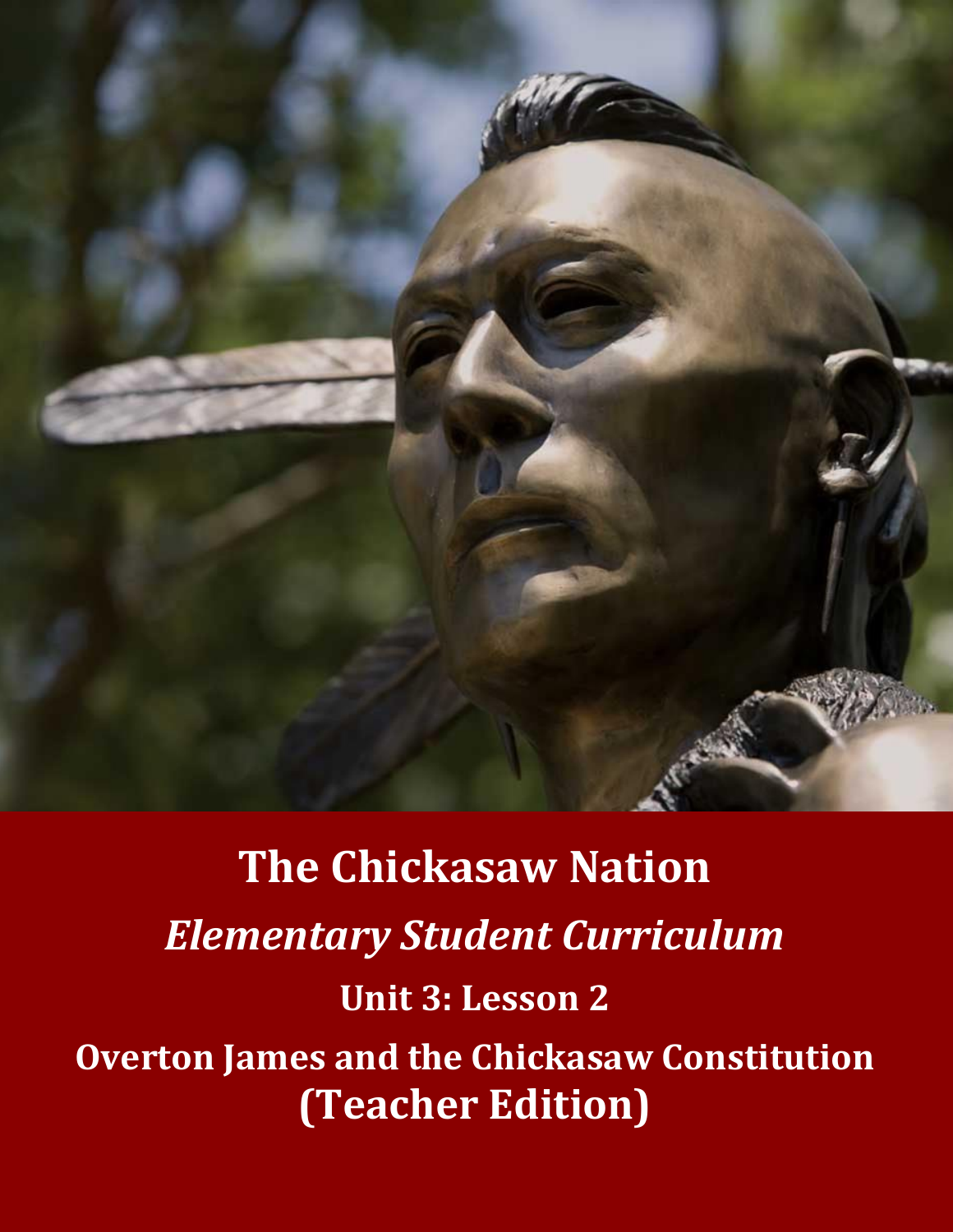# **Table of Contents**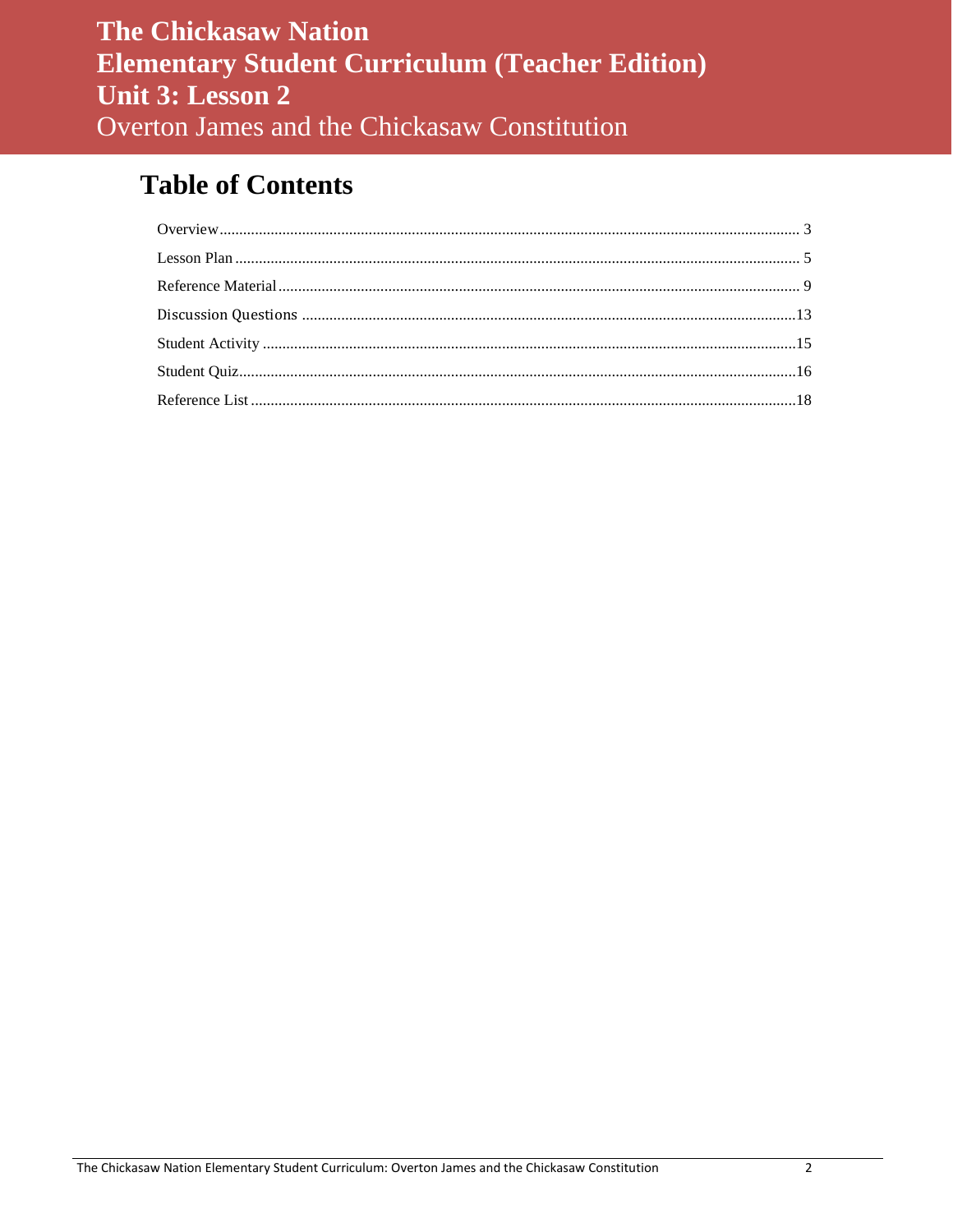#### <span id="page-2-0"></span>**Overview**

#### *Chokma* (Hello),

Thank you for your interest in the Chickasaw Nation Student Curriculum. We are pleased to offer this curriculum that explores our deep history, culture and traditions. Started in 2010 with the development of the Chickasaw Cultural Center, the curricula are designed to inform and educate individuals about the dynamic history of our Chickasaw leaders, monumental events and culture. Chickasaw historians, researchers, archaeologists and other educators, as well as tribal elders, have worked tirelessly to develop this curriculum to share our story.

We are excited to offer Unit 3. Each lesson focuses on a specific event and/or individual throughout the Chickasaw Nation's history and is complete with its own lesson plan, reading material, discussion questions, student activity, student quiz and reference list for convenience. All provided materials have been reviewed and approved by the Chickasaw Nation Department of Culture & Humanities and the Chickasaw Nation Department of Communications & Community Development.

The Chickasaw Nation would like to thank you for your support. If you have any questions, please contact Michelle Cooke, special assistant to the secretary of the Chickasaw Nation Department of Culture & Humanities, at (580) 436-7258 or [michelle.cooke@chickasaw.net.](mailto:michelle.cooke@chickasaw.net)

*The following Oklahoma Academic Standards, as outlined in the Oklahoma State Department of Education's 2014 Social Studies guide, are to be used only as a basic guide. Other standards may be applicable that could be based on a teacher's own interpretation of the lesson material or ability/need to make a conceptual connection:*

Grade 4

 **United States Studies:** *Regional Geography and History***, Content Standard 1:**  The student will analyze the physical, cultural, political, economic, and the historic features and places of the regions of the United States. 2. The student will identify and analyze the cultural and historic features of the United States. E. Describe the purpose of local, state, tribal, and national governments in meeting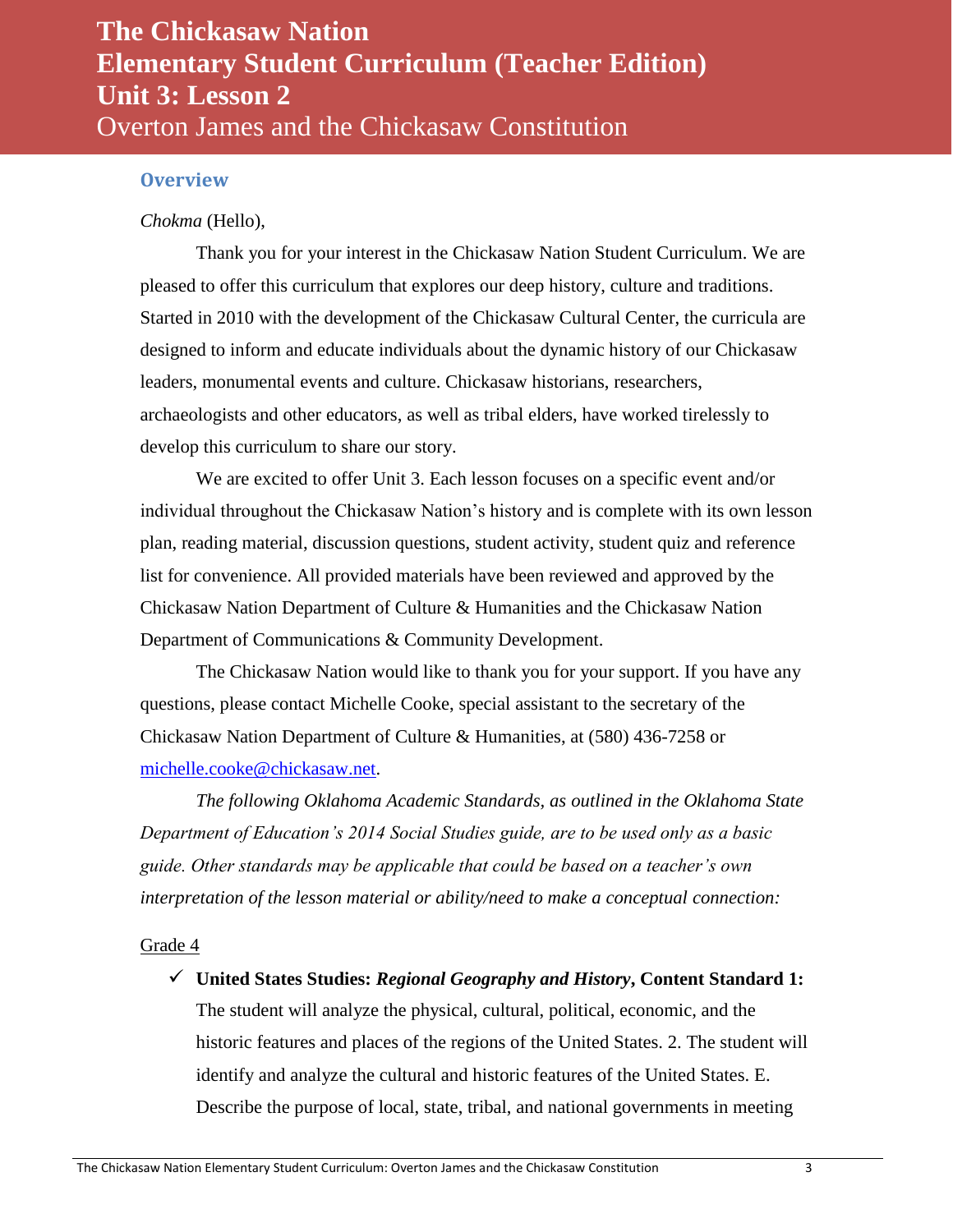the needs of American citizens including the basic structure of the national government centered in Washington, D.C.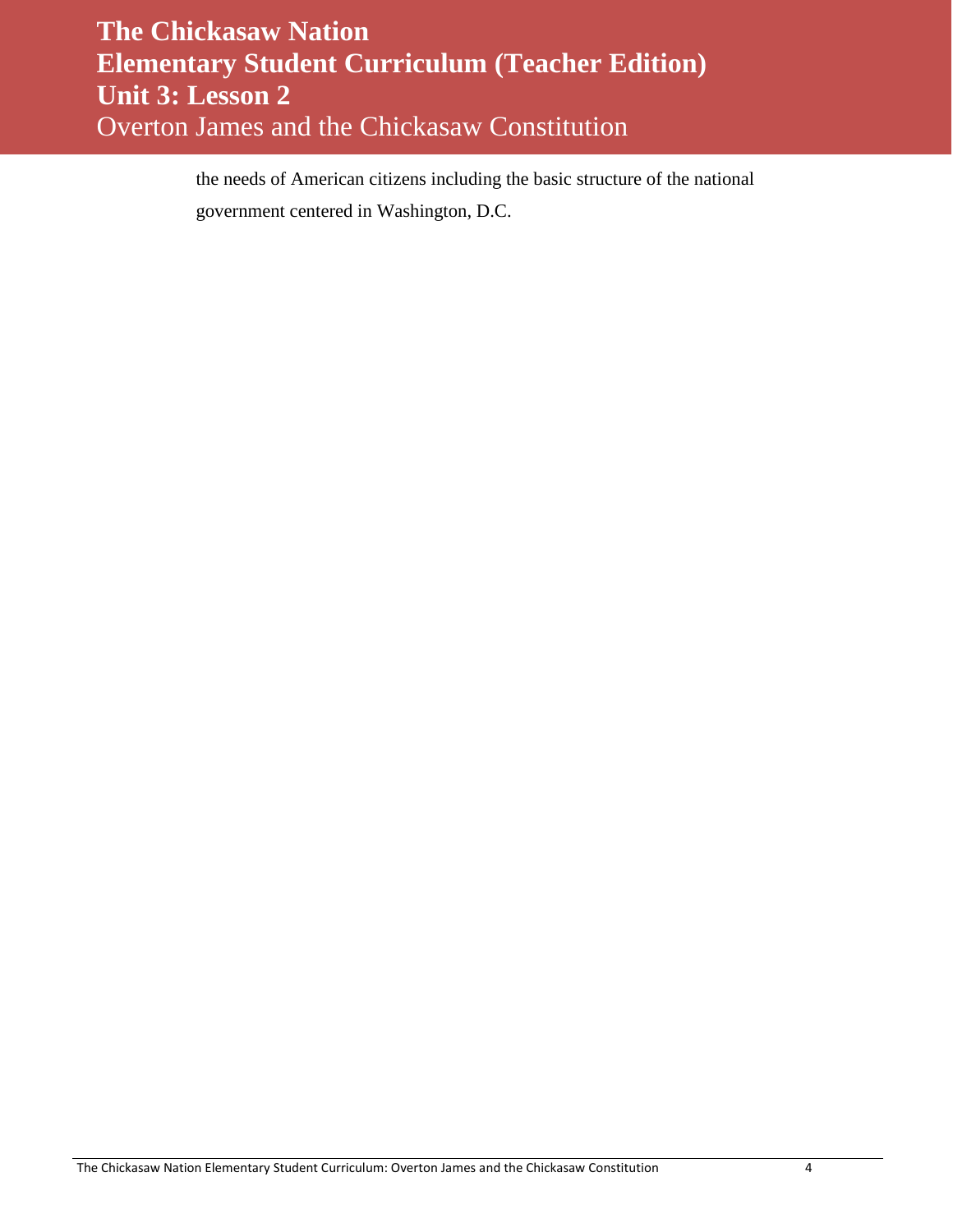### <span id="page-4-0"></span>**Lesson Plan**

Oklahoma Academic Standards Grade 4

 **United States Studies:** *Regional Geography and History***, Content Standard 1.2.**

### *INTRODUCTION:*

*Note: The following is a suggested script for you, the teacher, to reference while discussing this lesson plan. Based on a number of factors, such as your students' ages or maturity levels, you may choose to deviate from the script as appropriate.*

"Government is an important part of our American society. Do you recall the branches of the U.S. government? [*Pause for responses*.] That's right! There are three: the executive, the judicial, and the legislative branches, and each one serves a specific purpose to keep our country functioning as a democratic society. The executive branch consists of our president, vice president and cabinet; the legislative is the Congress, Senate and House of Representatives; and the judicial is the Supreme Court and federal courts.

"Federally recognized tribes in the United States are unique because the United States Constitution recognizes them as sovereign governments. What do you think sovereignty means, and how would this be beneficial for a federal tribe? [*The teacher may wish to explain sovereignty. Sovereignty is defined as the right to self-govern. Responses from the class will vary.*]

"Those are all good responses. There were tribes living in North America that were independent political communities before explorers ever arrived. In fact, when the colonists decided to establish their independence from the British Empire, they were heavily influenced by some tribal ideas on democracy, governmental structure and individual rights. Can you think of any Constitutional concepts that may have been based on tribal ideas? [*The students may or may not be familiar with the Iroquois Confederacy or their Great Law of Peace. If they are not, a brief overview may be beneficial for the class. For more information on the Iroquois Confederacy visit: [https://www.](https://www/)*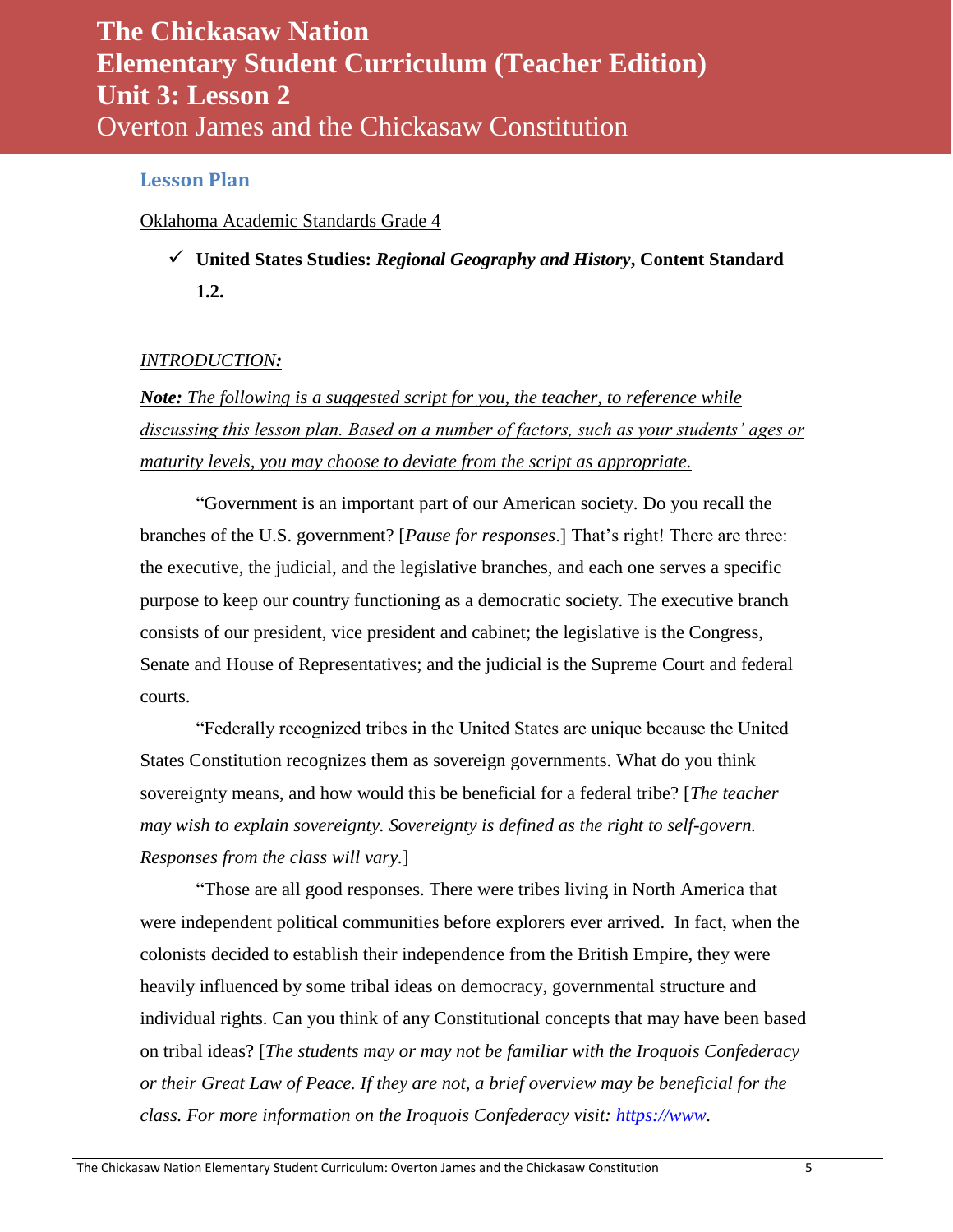### *britannica.com/topic/Iroquois-Confederacy.*]

"When the Chickasaws were forced to leave their Homeland in 1837, they traveled to Indian Territory (which is now Oklahoma). They decided that a restructured form of government had become necessary, so their Council met to develop their own Constitution. Let's look at the important role one of their governors played in history and how sovereignty has been influential in the development of their tribal government."

#### *OBJECTIVES*

- 1. The students will read the reference material out loud.
- 2. The students will interact with the reading by answering discussion questions.
- 3. The students will complete the student activity and quiz.

#### *READING PROCEDURE*

The teacher will read the first paragraph of the material out loud to the students. Then the teacher will ask students to take turns reading each paragraph.

*If the students are uncomfortable with oral reading, the teacher may wish to consider reading the entire passage to model good reading habits. For students who already display great comfort with oral reading, the teacher may wish to have the students read the entire passage. Teachers should feel free to stop the reading and pose knowledge questions about the text—e.g., asking students to define words or explain more. Similarly, the discussion questions may be answered in discussion, as intended, or the teacher may use them to make a free response worksheet for the students.*

#### *MATERIALS*

- 1. Reading text (provided)
- 2. Discussion questions (provided)
- 3. Quiz (provided)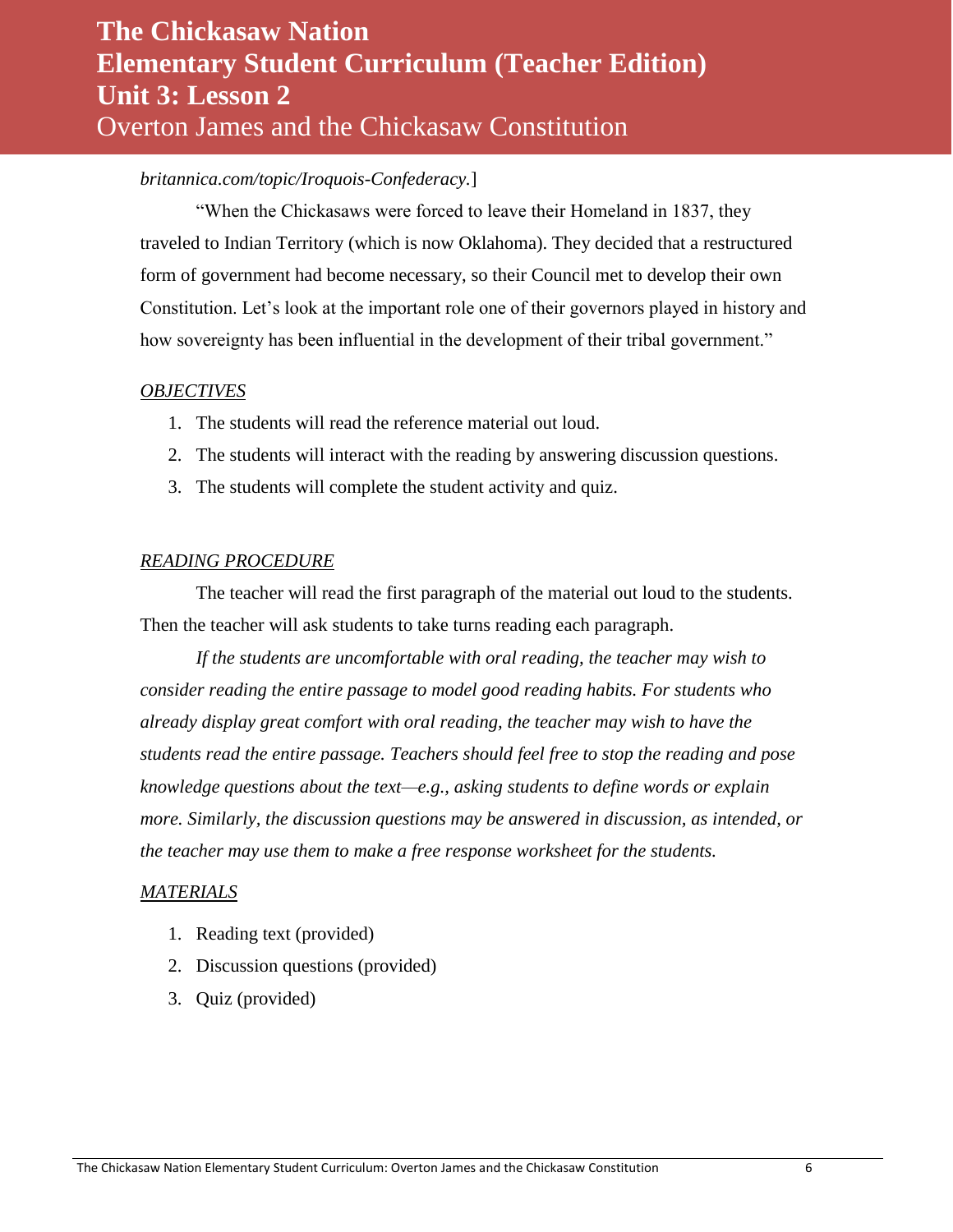### *EVALUATION*

The teacher will grade students based on some combination of the following: oral reading, participation in discussion and any comments made that the teacher considers particularly insightful. These grades may be evaluative or for completion, at the teacher's discretion.

### *ACTIVITY PROCEDURE*

- a. The teacher will introduce the activity to the students: "Now that you have learned a little about the Chickasaw government, here is a cryptogram for you to solve." The student activity can be used as an individual activity or the students can work together, at the teacher's discretion.
- b. The teacher will supervise the students as they complete the cryptogram.
- c. At the end of the period, the teacher will ask the students to share their solutions to the cryptogram, and students will have the opportunity to explain where this quote came from and why it is important.

### *MATERIALS*

- 1. Cryptogram (provided)
- 2. Pencils/pens

#### *EVALUATION*

The teacher may grade students' activities based on correctness or for completion, at the teacher's discretion.

#### *CLOSURE*

"So, what have we learned today? Government is an important part of our democratic society, and federally recognized tribes in the United States are sovereign and have the right to determine their own government structures. They can even pass laws and enforce them through tribal constitutions, laws, police and courts.

"Governor Overton James was the first elected governor of the Chickasaw Nation after Oklahoma became a state, and he accomplished many goals while he was in office. What do you think were some of the most important achievements that occurred during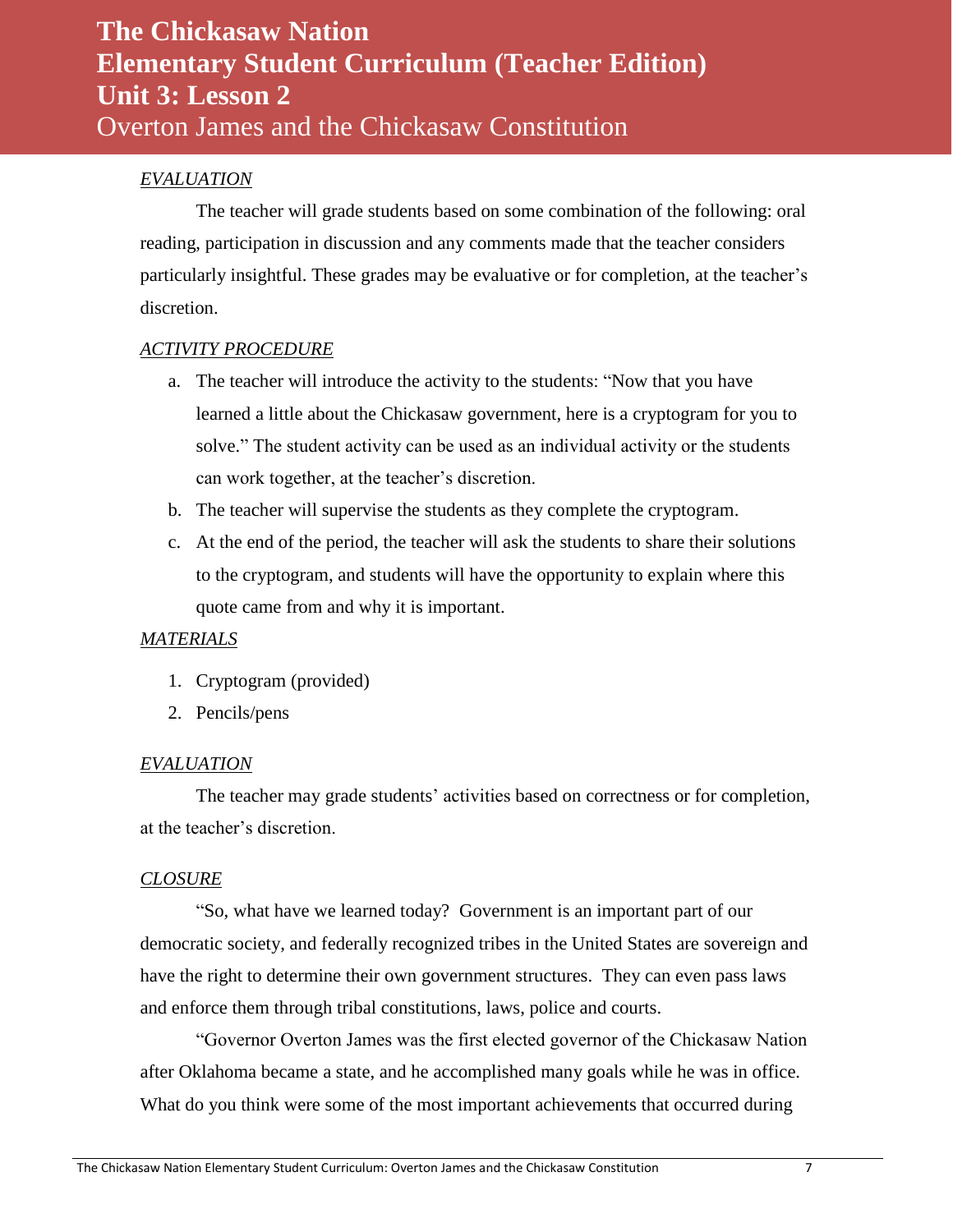his tenure? [*Allow time for various responses and expect students to elaborate*.] Good job! All of those responses are correct. Tribal leadership and governmental structure is vital to the Chickasaw Nation, just like it is to the United States. Great leaders can make great changes!"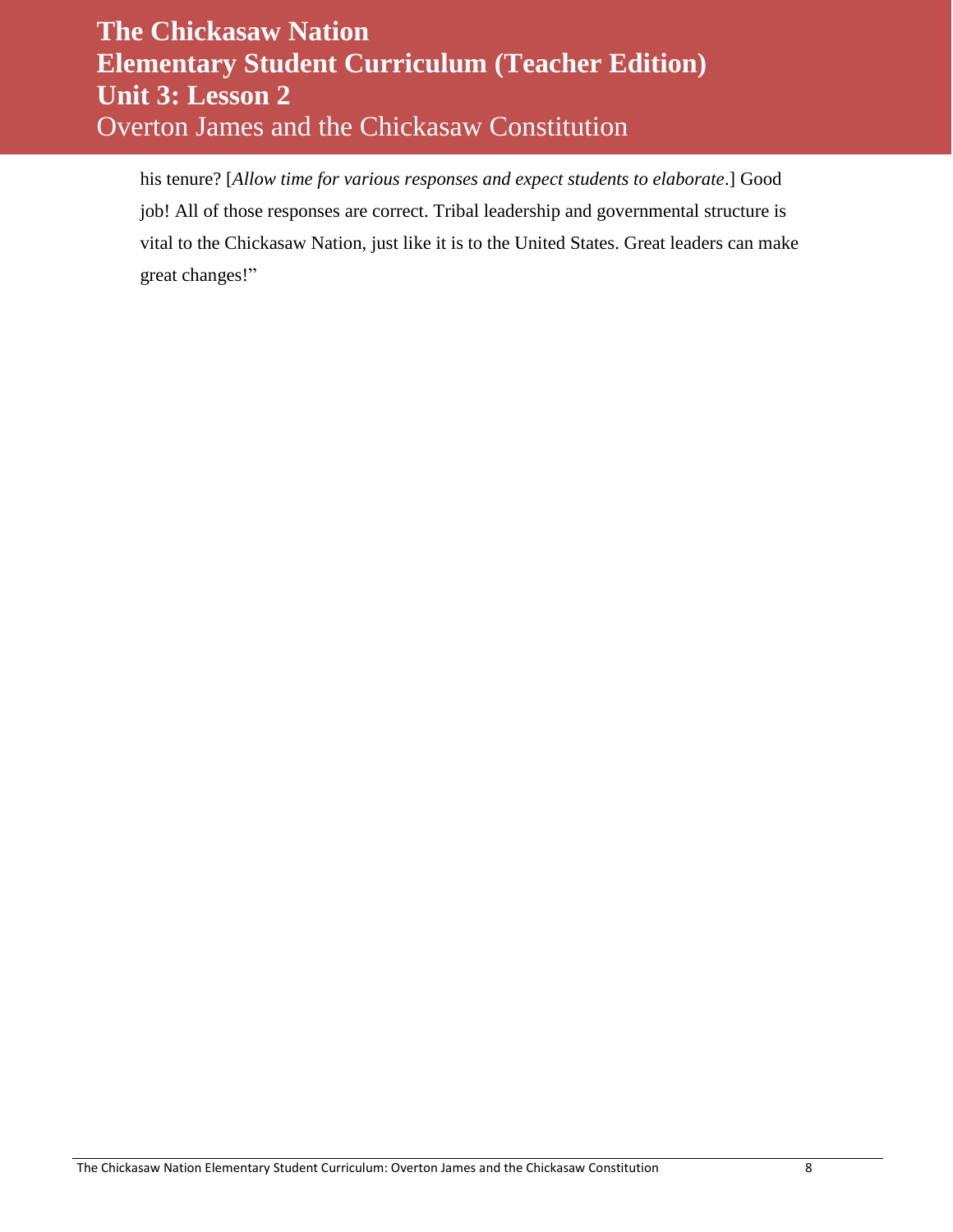### <span id="page-8-0"></span>**Reference Material**

Tribal leadership has always been an important part of Chickasaw history. Before the Chickasaws were forced to leave their historic homeland and remove to Indian Territory, their leadership was based on clans, like the deer clan or the fox clan. By the time of Removal in 1837, the Chickasaw people had developed, and were operating under, a code of written laws. However, these laws changed when the Chickasaw Nation became a district in the Choctaw Nation in Indian Territory, where they had to follow the Choctaw Nation's laws. The Chickasaws longed for their own laws, so their leaders asked for a separation from the Choctaw Nation. This was granted with the signing of the Treaty of 1855.

In 1856, the Chickasaw people gathered at Good Spring (known today as Tishomingo, Oklahoma) on Pennington Creek to write their own constitution. It provided for a threebranch system of government executive, legislative and judicial. With minor changes over the years, this document served the Chickasaw people well until its dissolution in 1906 in preparation for Oklahoma statehood. From 1906 until 1971,



Figure 1: Gov. James being sworn in at Seeley Chapel in October of 1963.

through federal legislation, U.S. presidents appointed Chickasaw Nation governors. These governors were charged with the oversight of tribal land and the closing out of remaining business interests.

More than 100 Chickasaws gathered at Seeley Chapel, a small church outside of Tishomingo, Oklahoma, in October of 1960 in an effort to re-establish control of tribal government. Soon, Seeley Chapel became a meeting place for Chickasaws to gather, discuss their political future and share their culture through language, food and song. When President John Kennedy appointed Overton James governor of the Chickasaw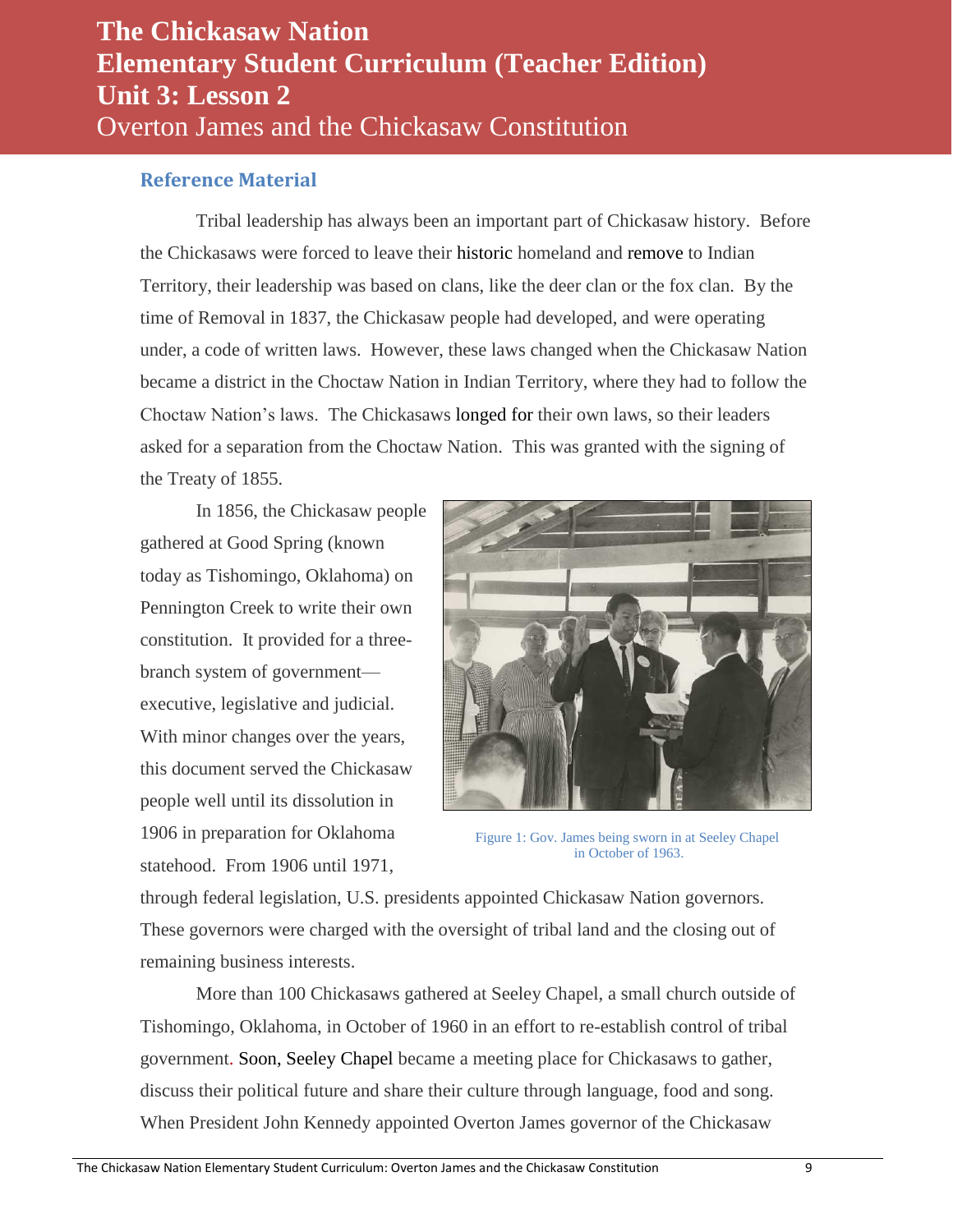Nation in 1963, he took his oath of office at Seeley Chapel, where the grassroots movement had begun.



Figure 2: The Chickasaw Motor Inn in Sulphur, Oklahoma.

Through the self-determination policies of the Nixon administration, the Chickasaws could once again hold official tribal elections. President Nixon believed that the federal government needed to recognize the capacities and insights of American Indians. After much debate, Congress passed the Indian Self-Determination and Education Assistance Act in 1975.

In 1971, Overton James became the first elected governor of the Chickasaw Nation since Oklahoma statehood in 1907. This was

a crucial time period for the Chickasaw people, and his leadership was vital to the political and cultural revival that continues to transform the Chickasaw Nation today. When James became governor, he was the tribe's only employee, and the tribe did not have any of the programs or services that are offered to their citizens today. But that was all about to change.

Governor James and other leaders of the Five Civilized Tribes lobbied the Indian Health Service (IHS) and Speaker of the U.S. House of Representatives Carl Albert for better health care, and in 1968, IHS opened a clinic in Tishomingo, Oklahoma. It was the first health care facility of any kind in the Chickasaw Nation. In 1972, he played an important part in the purchase of what was then known as the Artesian Hotel. It was renamed the Chickasaw Motor Inn, and it was the first tribal business owned and operated by the tribe. With appropriate renovations and a new business plan, the Motor Inn quickly became a profit-making venture for the Chickasaw Nation, earning approximately \$100,000 for the tribe in its first year of operation. In the course of his tenure as elected governor, the number of tribal employees grew from about 30 to nearly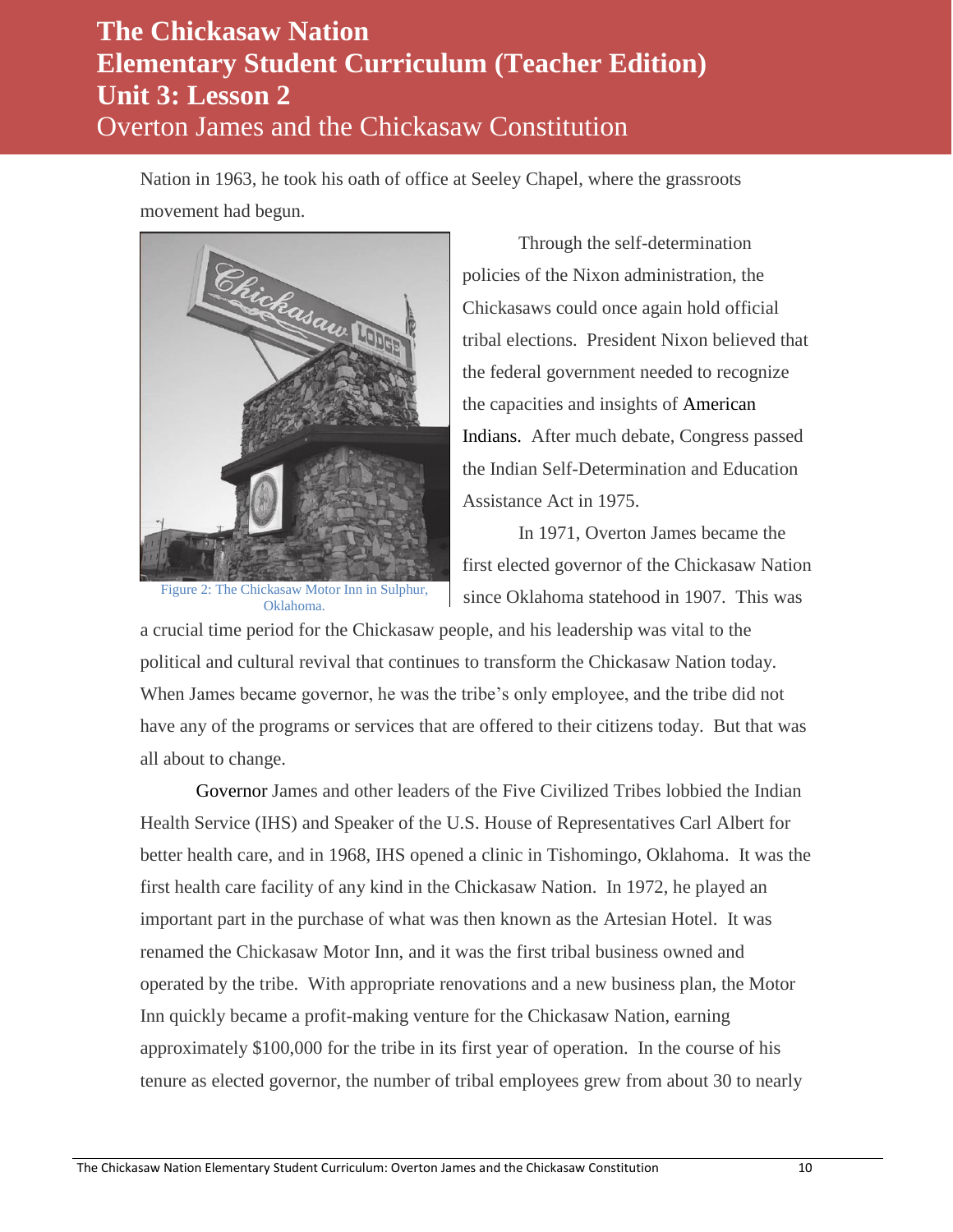200, and tribal revenues increased from \$750,000 in 1963 to approximately \$11 million in 1987.

Gov. James combined service to his own tribe with service to all American Indians. He served five terms as president of the Inter-Tribal Council of the Five Civilized Tribes. He also served as president of the Choctaw-Chickasaw Confederation, chairman of the State Indian Affairs Commission and trustee of the National Indian Athletic Hall of Fame. Additionally, he was a member of the Indian Education Subcommittee of the National Council on Indian Opportunity and a member of the National Congress of American Indians.

During Overton James' time in office, a draft of a new constitution began to be developed in 1979 based on the 1856 constitution. In the four years that followed, tribal officials worked tirelessly to revise, update and formulate a constitution to fit the needs of a modern Chickasaw society. This was accomplished with the ratification of an official tribal constitution in August of 1983. Like the original document, the new constitution established a three-branch system of government. The executive department, which is the governor and lieutenant governor; a legislature, which is comprised of 13 people called legislators; and a judicial department, which is comprised of a supreme court and a district court.

The new constitution included seven major differences. These were: the length of the governor's term, term limits for elected and appointed positions, the creation of the position of lieutenant governor, if salaries should be set by the legislature or governor, blood quantum requirements for the executive department, the location of the seat of government and the election of tribal judges. With the implementation of the new constitution, Chickasaw sovereignty was taken to a higher level, and the tribe continues to be self-governed today.

Overton James served as governor of the Chickasaw Nation from 1963 to 1987. He passed away on September 16, 2015 at the age of 90. He was the youngest man to serve as governor of the tribe, the first person inducted into the Chickasaw Nation Hall of Fame, and he left an amazing legacy of Chickasaw history behind. The resounding "I bring you greetings from the great unconquered and unconquerable Chickasaw Nation"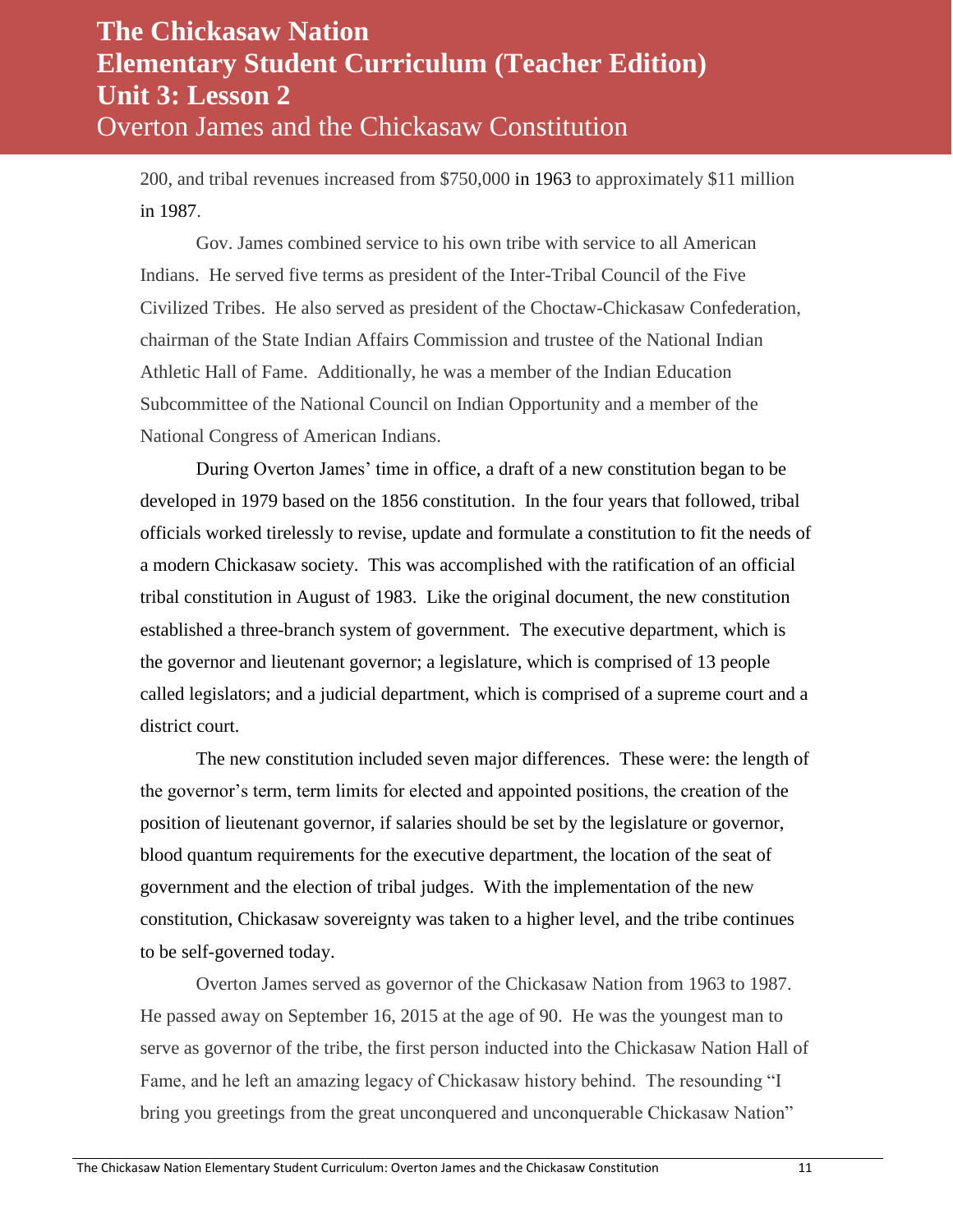was his standard greeting at speeches and gatherings. This quote became a traditional greeting and continues to be used to this day.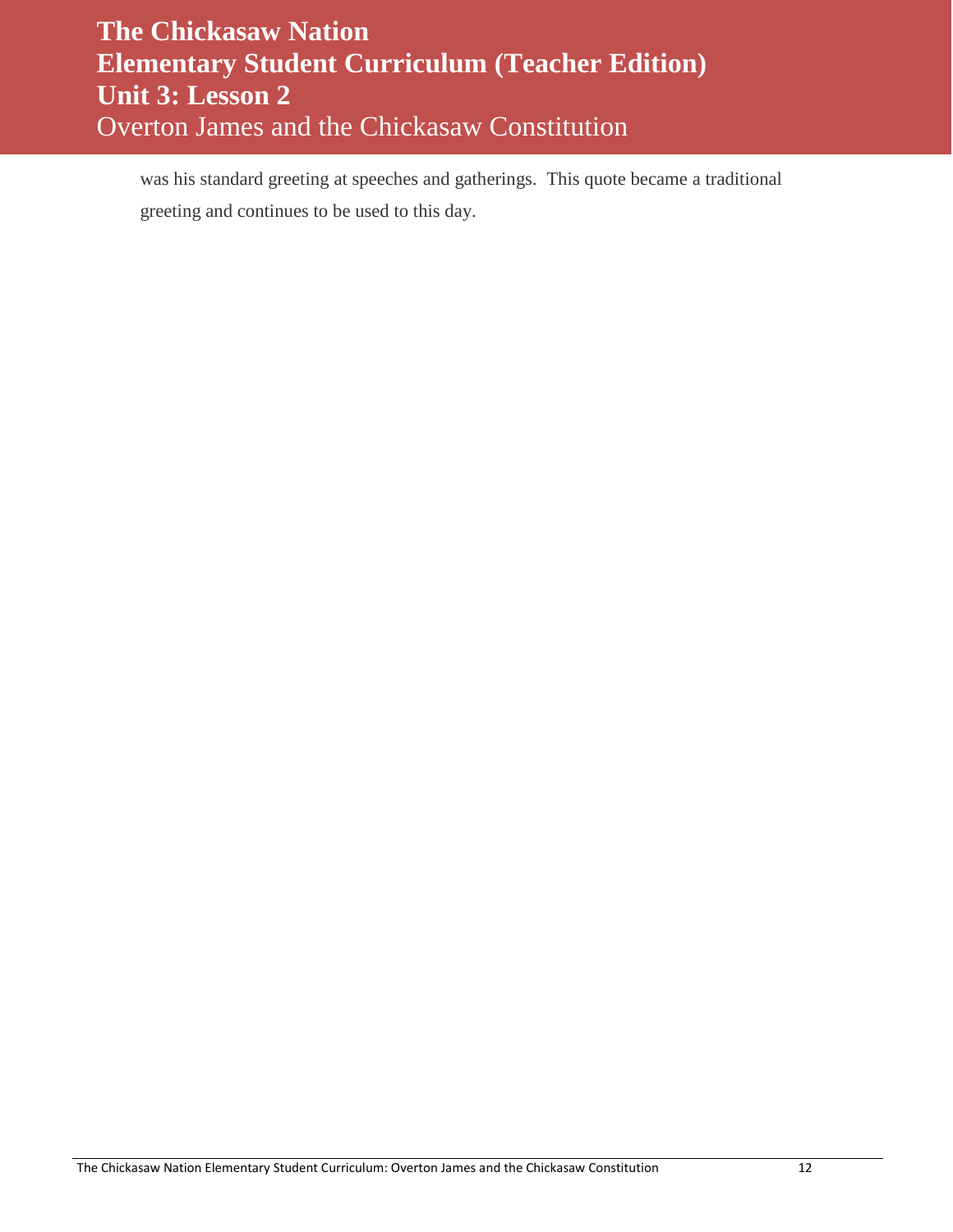### <span id="page-12-0"></span>**Discussion Questions**

1. What impact did the Nixon administration have on the Chickasaw Nation? Be specific.

*Sample answer: Through the self-determination policies of the Nixon administration, the Chickasaws could once again hold official tribal elections. President Richard Nixon believed that the federal government needed to recognize the capacities and insights of American Indians. After much debate, Congress passed the Indian Self-Determination and Education Assistance Act in 1975*.

2. Why do you think it was important for the 1856 version of the Chickasaw Constitution to be revised? List some reasons this revision might have been necessary.

*Sample answer: The old constitution was becoming outdated. The new one had seven fundamental differences. These were: the length of the governor's term, term limits for elected and appointed positions, whether to have a lieutenant governor and if salaries should be set by the legislature or governor, blood quantum requirements for the executive department, the location of the seat of government and the election of tribal judges.*

3. In the lesson, we discussed several tribal and governmental groups. Name some of them, and discuss what they are or were important. (This may take additional research.)

*Sample answer: Some of the groups listed in the lesson are: Indian Health Service (IHS), Inter-Tribal Council of the Five Civilized Tribes, State Indian Affairs Commission, Indian Education Subcommittee of the National Council on Indian Opportunity and the National Congress of American Indians. It is up to the teacher if students should research these topics further.*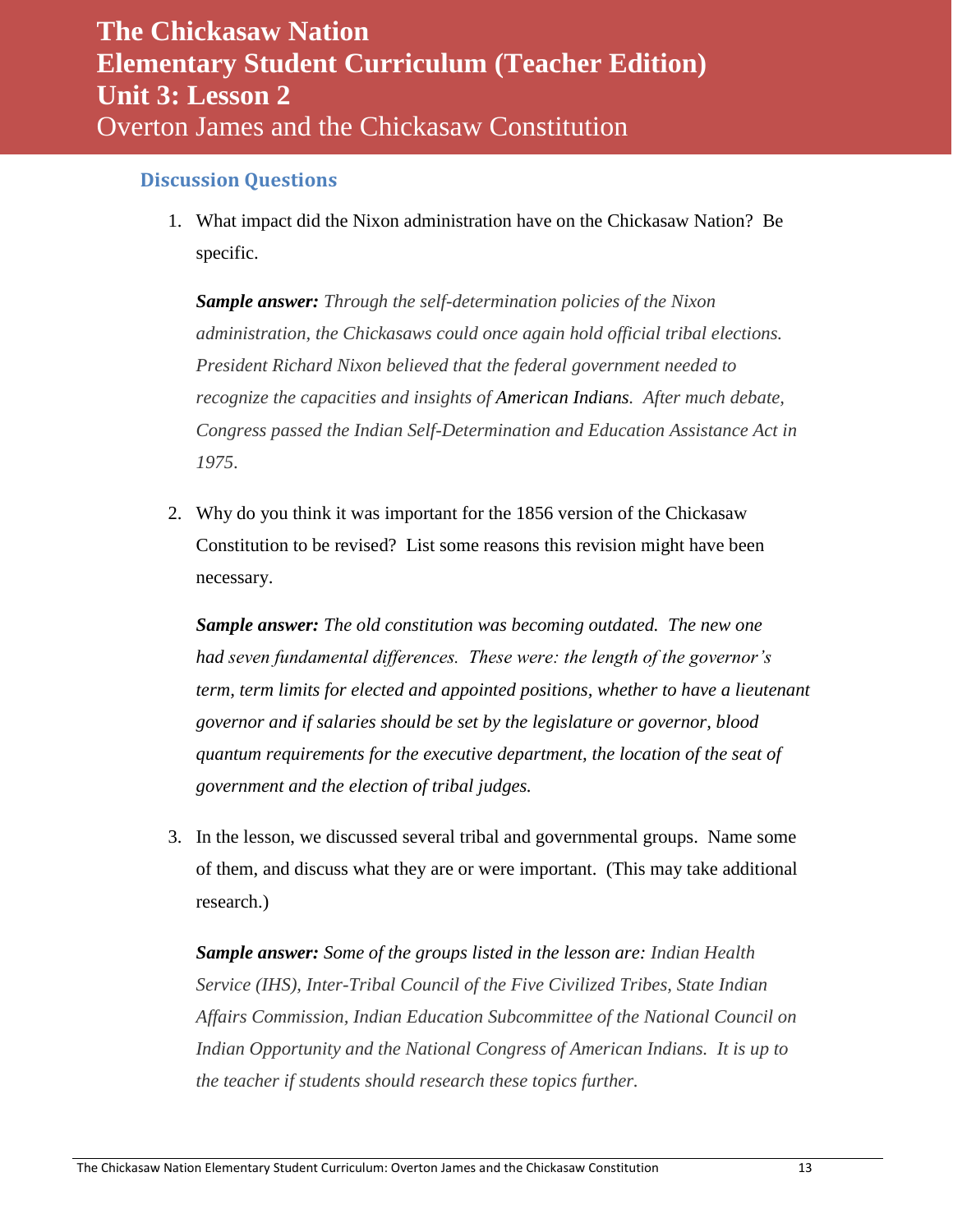4. Discuss the growth of the Chickasaw Nation during Gov. James' time in office. Examine areas such as tribal employment, revenues and anything else you feel is relevant.

*Sample answer: Gov. James was the only employee of the tribe at first. He helped open a health care center in Tishomingo, Oklahoma for tribal members. He also helped open the Motor Inn which was the first business the tribe owned. Students could discuss the amount of money the tribe made through the Motor Inn, or they could discuss employee growth.* 

5. Why do you think it was important that the United States allow tribes to elect their own leaders as opposed to them being appointed by the President of the United States?

*Sample answer: Tribal sovereignty allows for self-government. This means tribes can elect their own leaders through their own democratic system which allows them to continue self-determination.*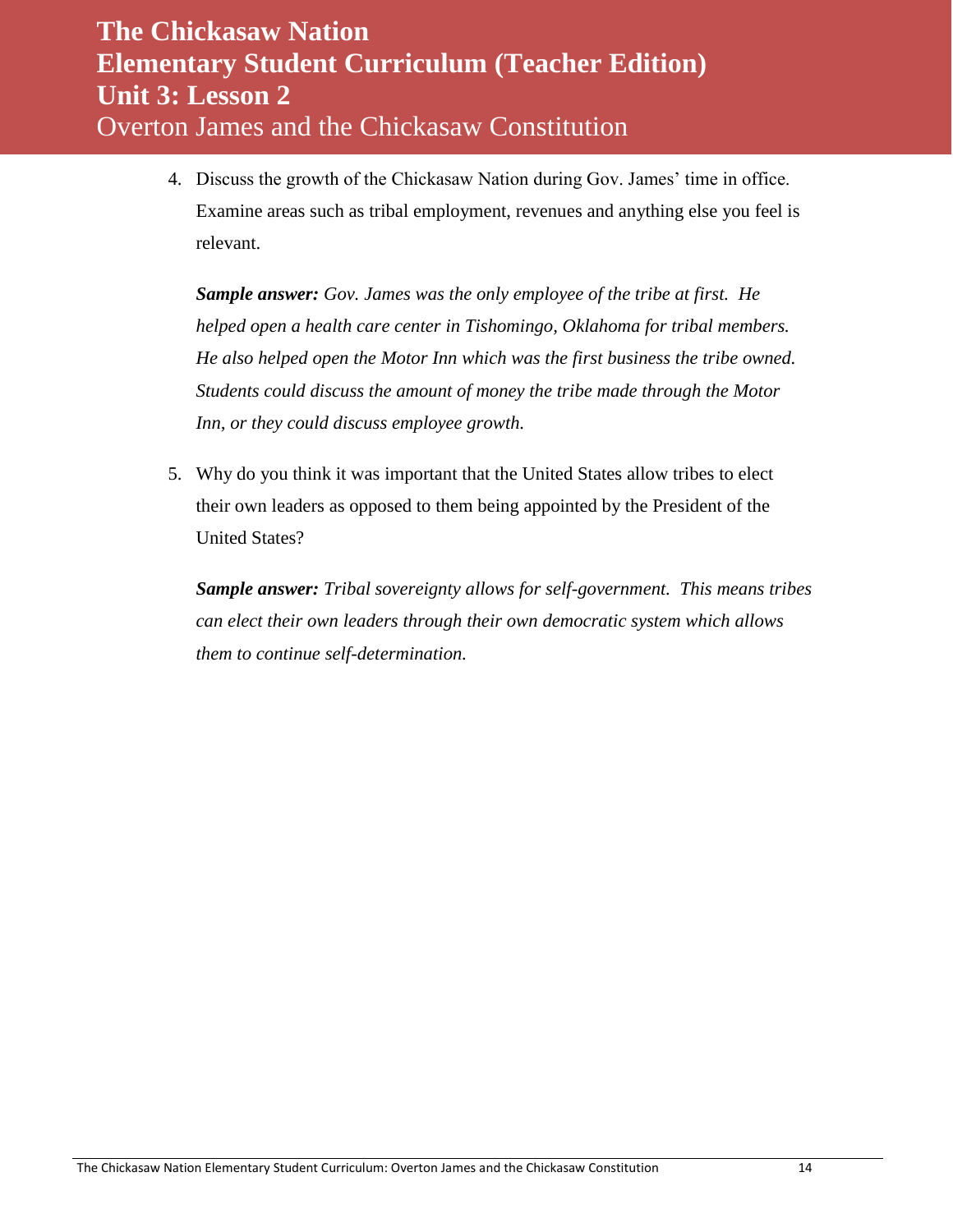### <span id="page-14-0"></span>**Student Activity**

Solve the cryptogram by discovering which letters in the table are represented by the letters below the lines. W and C have been given to you.



Created by [Puzzlemaker](http://puzzlemaker.discoveryeducation.com/) at DiscoveryEducation.com

*The solution to the cryptogram is: "I bring you greetings from the great unconquered and unconquerable Chickasaw Nation" was Gov. James' standard greeting at speeches and gatherings.*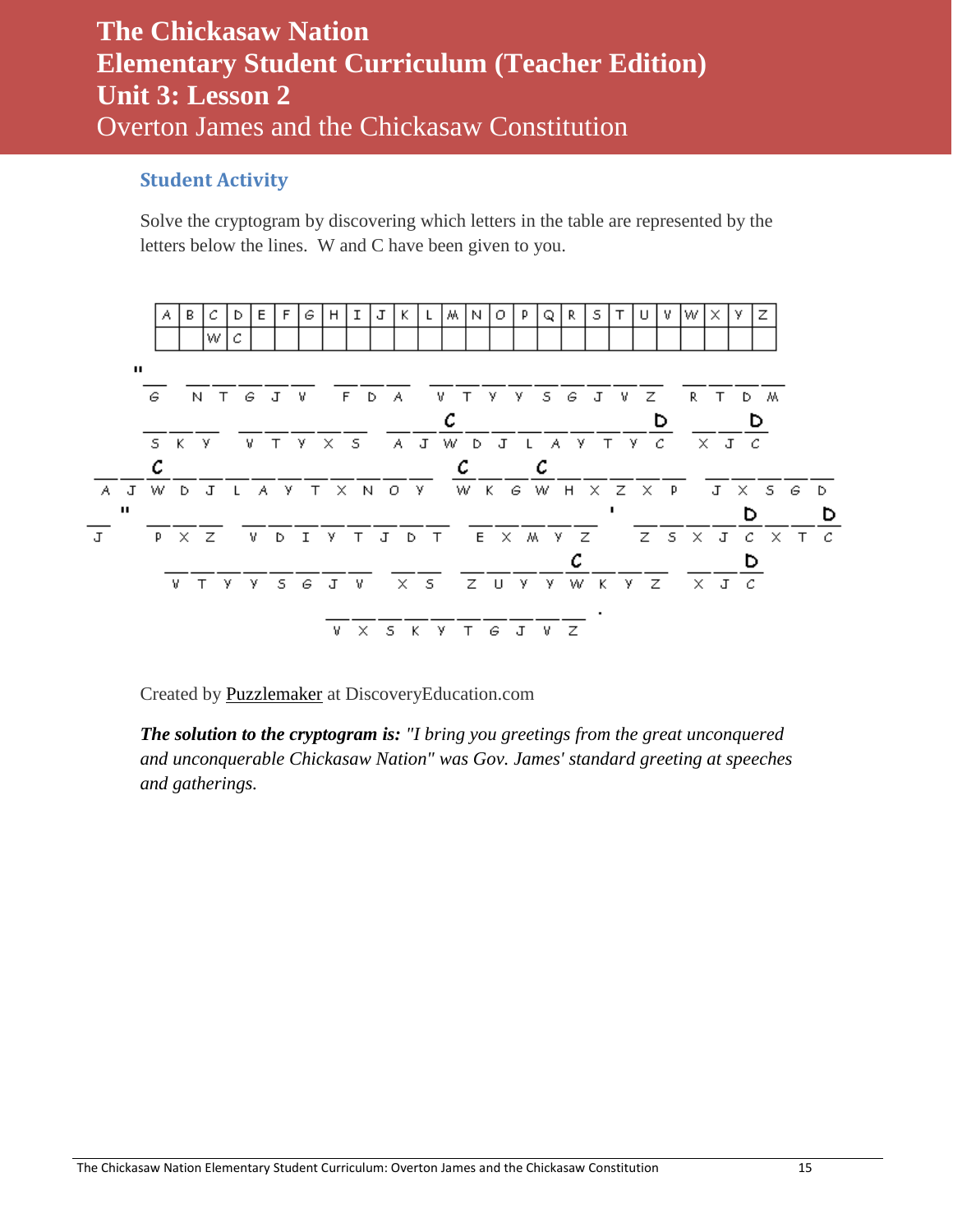### <span id="page-15-0"></span>**Student Quiz**

- 1. What did the Treaty of 1855 do?
	- a. It authorized the removal of the Chickasaws from their Homeland.
	- b. It granted the Chickasaws a formal separation from the Choctaws.
	- c. It established Ft. Cobb.
	- d. It made it illegal for Native Americans to have tribal governors.
- 2. What document was drafted at Good Spring on Pennington Creek?
	- a. There was no document, it was a tribal gathering.
	- b. The Indian Health Services Act.
	- c. The Treaty of 1855.
	- d. The Chickasaw Constitution of 1856.
- 3. Between 1906 and 1971 who had the authority to appoint Chickasaw governors?
	- a. The President of the United States.
	- b. The Chickasaw people.
	- c. The Choctaw people.
	- d. The Oklahoma people after statehood.
- 4. Which president appointed Governor James?
	- a. Kennedy
		- b. Nixon
		- c. Albert
		- d. Regan
- 5. Who was the first person inducted into the Chickasaw Nation Hall of Fame?
	- a. *Tishominko*
	- b. Overton James
	- c. Carl Albert
	- d. Richard Nixon
- 6. What tribal nation did the Chickasaws reside amongst after their Removal?
	- a. Choctaw
	- b. Shawnee
	- c. Kiowa
	- d. Cherokee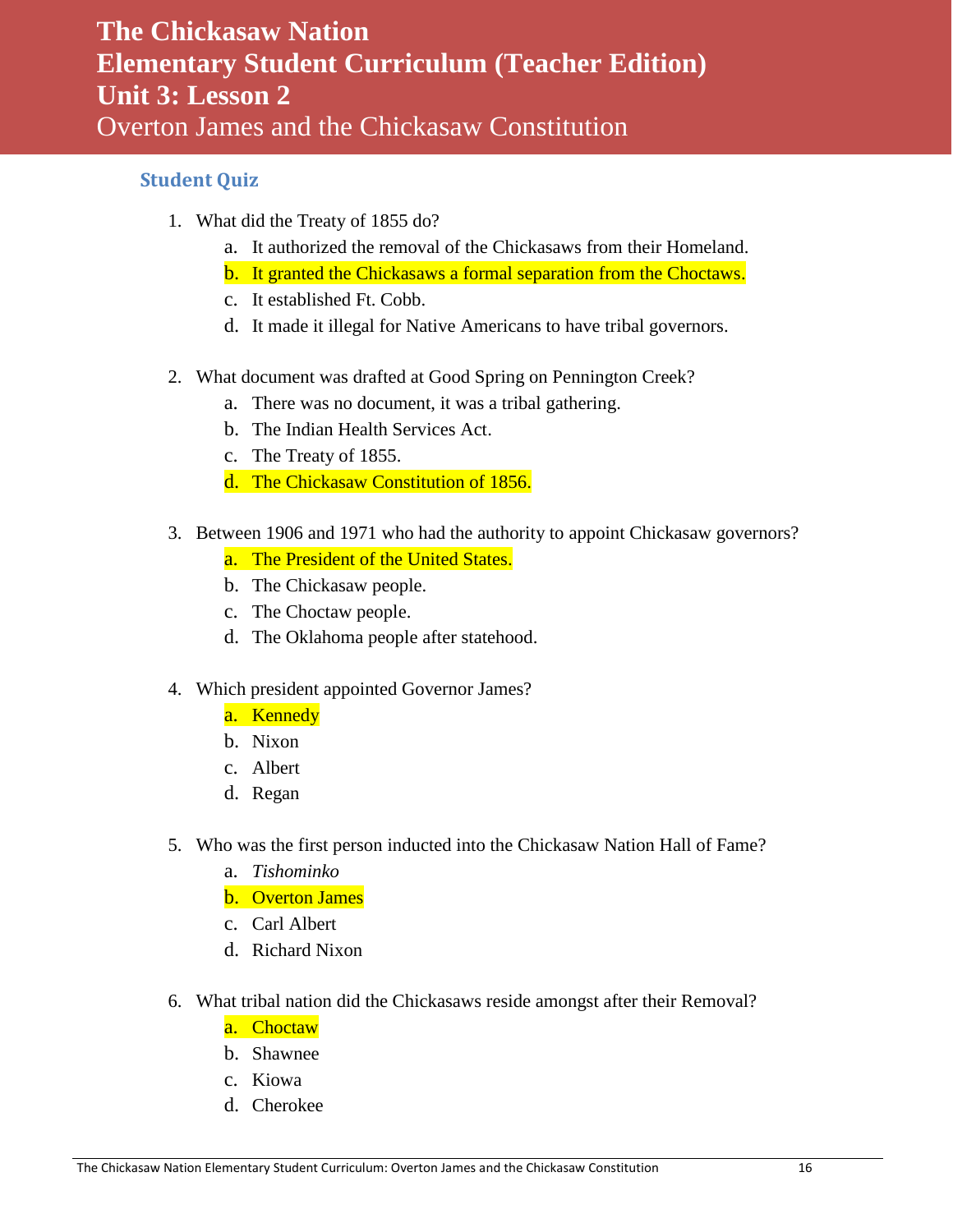- 7. What is Good Spring known as today?
	- a. Ada, Oklahoma
	- b. Oklahoma City, Oklahoma
	- c. Pennington, Oklahoma
	- d. Tishomingo, Oklahoma
- 8. What year did Overton James become the first elected governor of the Chickasaw Nation since Oklahoma statehood?
	- a. 1971
	- b. 1963
	- c. 1907
	- d. 1968
- 9. What was the name of the first business the Chickasaw Nation owned and operated in Oklahoma?
	- a. The Chickasaw Cultural Center
	- b. Council House Museum
	- c. Chickasaw Motor Inn
	- d. Bedré Chocolates
- 10. What important piece of law was rewritten while Gov. James was in office?
	- a. The United States Constitution
	- b. The Chickasaw Constitution
	- c. There were no laws rewritten during this time.
	- d. Women were given the right to vote.